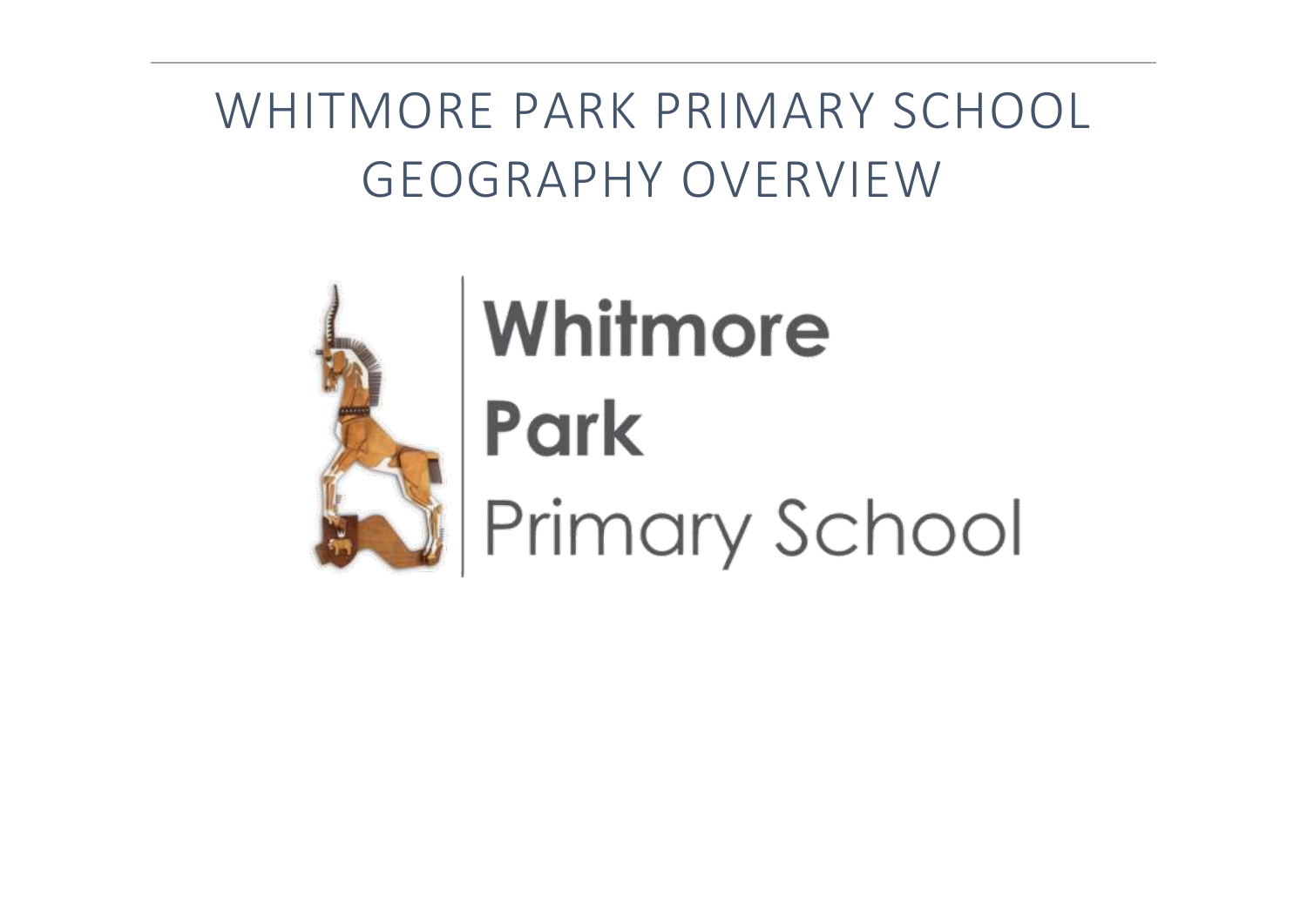### Whitmore Park Primary School. Geography Intent.

At Whitmore Park, our geography curriculum has been designed and constructed to ignite curiosity and fascination of this subject and promote diversity of people and places. It enables our children to be enriched with both procedural and declarative knowledge alongside developing lifelong skills, ensuring our pupils have cultural capital and become educated citizens of the world. It allows our pupils to become competent with a wide range of geographical skills and to gain and deepen their long-term geographical knowledge of the local area with first hand observation and fieldwork pertinent to them. Building upon their understanding of the local area, they use prior knowledge to facilitate learning about geography on a national level, learning about the UK and comparing geographical features. Pupils are then able to extend their knowledge and apply its principles within the wider world. We combine fieldwork and secondary geography sources to deepen their understanding of the earth's key physical and human processes, the environments and landscapes. In order to inspire our pupils, we have built our geography curriculum around our main school-drivers to tailor it to our individual needs. These drivers ensure that children have ample opportunities to integrate reading into geography; that our curriculum is very vocabulary-driven and enriched with tiered subject specific vocabulary throughout; to further develop cultural capital and gain first-hand experiences during school visits, trips and fieldwork and encourage and provide guidance to pupils on how to develop their own geography learning outside of the school setting. As well as reading, our children develop writing skills throughout geography. They are given opportunities to apply writing skills with a geography topic focus. We also incorporate cross-curricular links which include SMSC, to allow our pupils to develop tolerance, understanding and empathy towards people, cultures, the environment and celebrate diversity - a crucial skillset within our school community.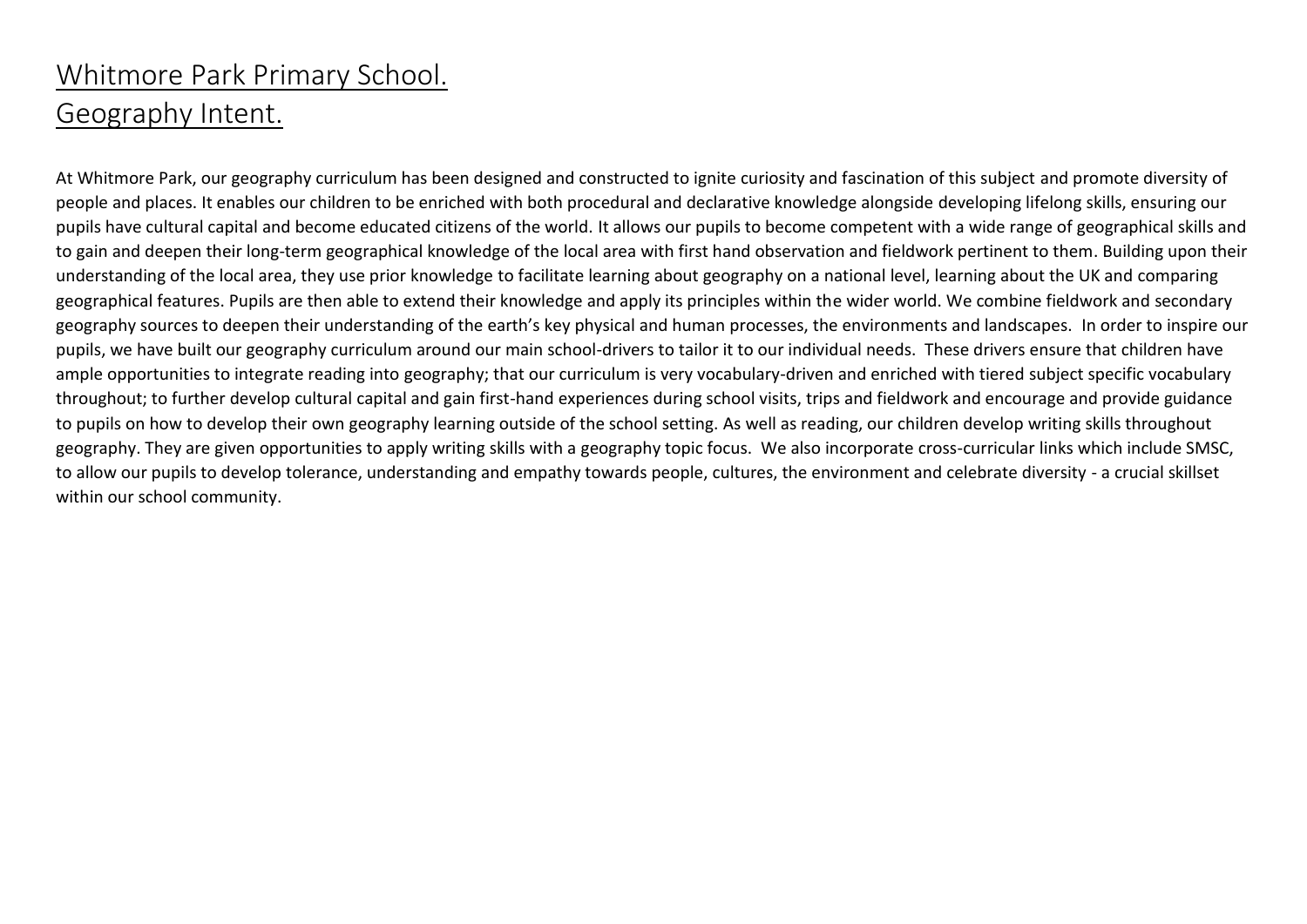| Year<br>Group  | Spring 1                                                                                                                                                                                                                                                                                                                                                                                                                                                           | <b>Spring 2</b>                                                                                                                                                                                                                                                                                                                                                          | Summer 1 | <b>Summer 2</b>                                                                                                                                                                                                                                                                                                                                                         |
|----------------|--------------------------------------------------------------------------------------------------------------------------------------------------------------------------------------------------------------------------------------------------------------------------------------------------------------------------------------------------------------------------------------------------------------------------------------------------------------------|--------------------------------------------------------------------------------------------------------------------------------------------------------------------------------------------------------------------------------------------------------------------------------------------------------------------------------------------------------------------------|----------|-------------------------------------------------------------------------------------------------------------------------------------------------------------------------------------------------------------------------------------------------------------------------------------------------------------------------------------------------------------------------|
| 1              | Locational Knowledge:<br>My School.<br>Place Knowledge:<br>Human and physical features of school<br>and grounds.<br><b>Skills and fieldwork:</b><br>Use simple fieldwork and observational<br>skills to study the geography of their<br>school and its grounds and the key human<br>and physical features of its surrounding<br>environment.                                                                                                                       |                                                                                                                                                                                                                                                                                                                                                                          |          | Locational Knowledge:<br><b>Local Area</b><br>Place Knowledge:<br>Human and physical<br>features of local area.<br><b>Skills and fieldwork:</b><br>Maps, atlases, globes.<br>Aerial photographs.<br>Devise a simple map<br>using a key.<br>Simple compass<br>directions and<br>directional language.<br>(NESW) Describe<br>location of features and<br>routes on a map. |
| $\overline{2}$ | Locational Knowledge:<br>Name, locate and identify characteristics<br>of 4 countries of the United Kingdom and<br>surrounding seas.<br>Human and Physical features:<br>Weather patterns in UK. How weather<br>links to human and physical geography.<br><b>Skills and fieldwork:</b><br>Maps, atlases, globes.<br>Simple compass directions and directional<br>language. (NESW)<br>Use aerial photographs.<br>Recognise landmarks.<br>Human and physical features. | Locational Knowledge:<br>Name 7 Continents of the world<br>and 5 oceans.<br><b>Human and Physical features:</b><br>Hot and cold in relation to the<br>equator and North and South<br>Pole.<br><b>Skills and fieldwork:</b><br>Maps, atlases, globes.<br>Simple compass directions and<br>directional language. (NESW)<br>Use aerial photographs.<br>Recognise landmarks. |          | Place Knowledge:<br>Compare physical and<br>human geography from<br>locality to non-<br>European country.<br><b>Skills and fieldwork:</b><br>Maps/atlases/globe.<br>Simple compass<br>directions and<br>directional language.<br>Use aerial photographs.<br>Recognise landmarks.                                                                                        |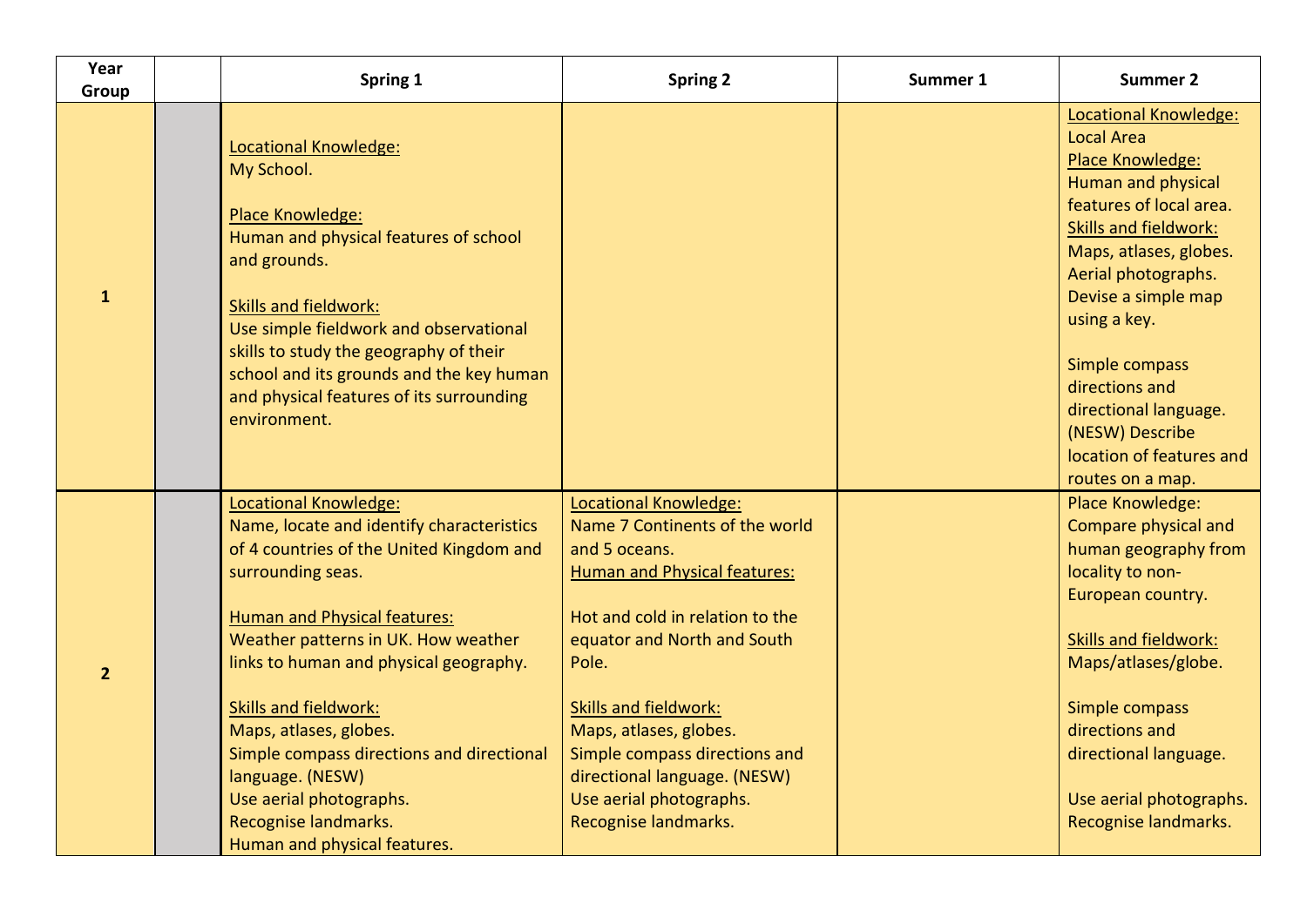| 3 |                                                                                                                                                                                                          | Name and locate counties and cities of UK.<br>Look at environmental regions, key physical and<br>human characteristics, countries and major cities and<br>compare.<br>Prime/ Greenwich meantime / Meridian and timer<br>zones. Identify lines of latitude, longitude, equator<br>and the hemispheres.<br><b>Human and Physical Geography.</b><br>Physical: climate, biomes, vegetation belts, rivers<br>(compare to places mountains, earthquakes and<br>volcanoes)<br>Human: settlement and land use, trade links, natural<br>resources.<br>Geographical skills and fieldwork.<br>Use maps, atlases, globes, digital/computer mapping<br>to locate and describe features.<br>Use 8 points of a compass.<br>4 figure grid references.<br>Symbols and keys on maps.<br>Use fieldwork to observe, measure and record<br>human and physical features in local area including<br>sketch maps, plans and graphs and digital<br>technologies.<br>South America. |
|---|----------------------------------------------------------------------------------------------------------------------------------------------------------------------------------------------------------|-----------------------------------------------------------------------------------------------------------------------------------------------------------------------------------------------------------------------------------------------------------------------------------------------------------------------------------------------------------------------------------------------------------------------------------------------------------------------------------------------------------------------------------------------------------------------------------------------------------------------------------------------------------------------------------------------------------------------------------------------------------------------------------------------------------------------------------------------------------------------------------------------------------------------------------------------------------|
| 4 | Coventry<br><b>Locational Knowledge:</b><br>Name and locate counties and<br>cities of UK.<br>Look at environmental regions,<br>key physical and human<br>characteristics, countries and<br>major cities. | Locational Knowledge and Place Knowledge:<br>Locate world countries on maps then focus on South<br>America. Look at environmental regions, key physical<br>and human characteristics and compare, countries<br>and major cities.<br>Identify latitude, longitude, equator, the<br>hemispheres, tropics on cancer/Capricorn, Arctic and<br>Antarctic Circle.                                                                                                                                                                                                                                                                                                                                                                                                                                                                                                                                                                                               |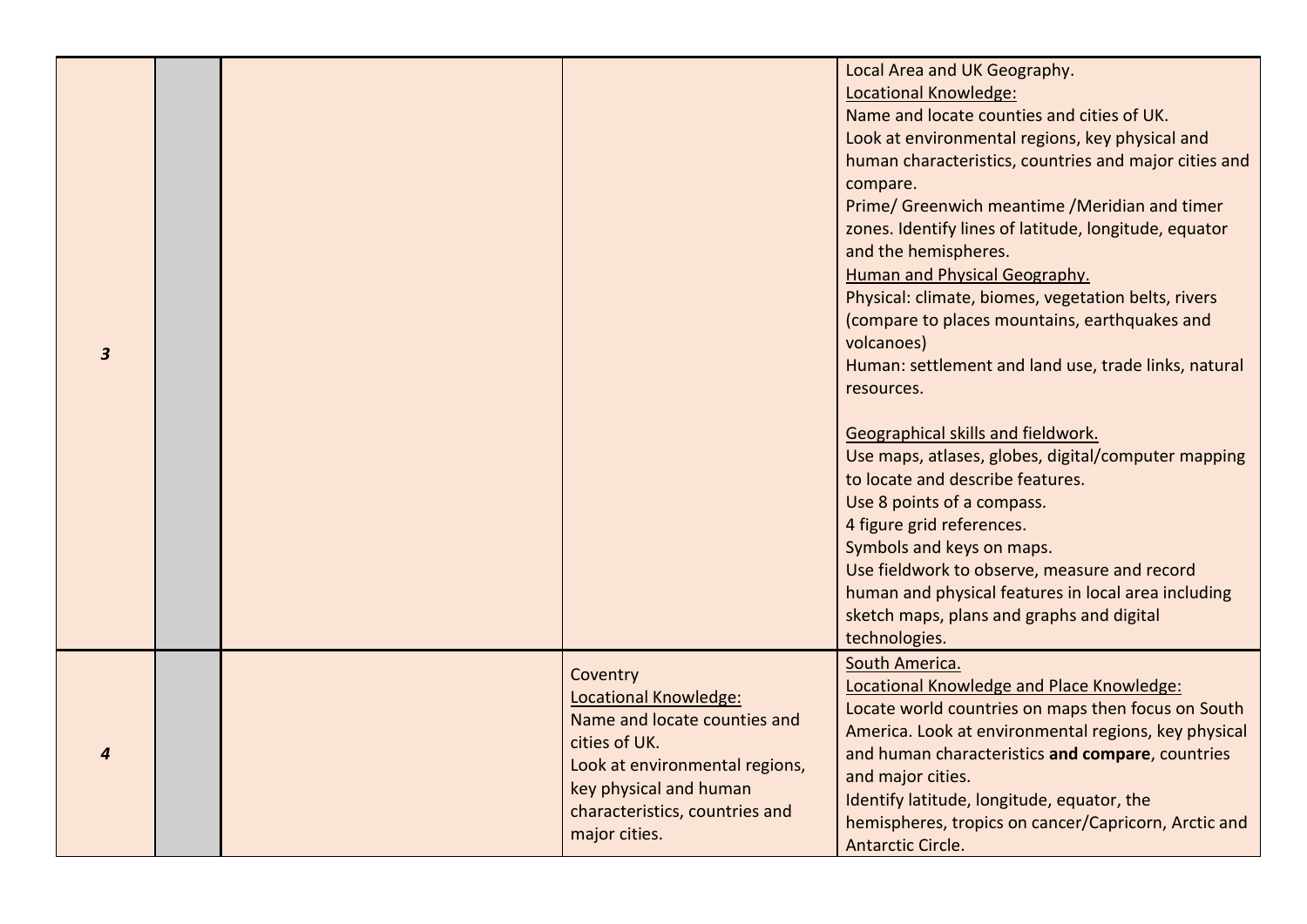|  | Prime/ Greenwich meantime            |                                                      |
|--|--------------------------------------|------------------------------------------------------|
|  | /Meridian and timer zones.           | Time zones.                                          |
|  | Identify lines of latitude,          |                                                      |
|  | longitude, equator and the           | <b>Human and Physical Geography.</b>                 |
|  | hemispheres.                         | Physical: climate, biomes, vegetation belts, rivers, |
|  | Identify key topographical           | mountains, earthquakes and volcanoes (if any).       |
|  | features (hills/rivers/mountains).   | Human: settlement and land use, trade links, natural |
|  | Identify Land use patterns.          | resources.                                           |
|  |                                      |                                                      |
|  | <b>Human and Physical Geography.</b> | Geographical skills and fieldwork.                   |
|  | Physical: climate, biomes,           | Use maps, atlases, globes, digital/computer mapping  |
|  | vegetation belts, rivers (compare    | to locate countries and describe features.           |
|  | to places mountains, earthquakes     | Use 8 points of a compass.                           |
|  | and volcanoes)                       | 4 and 8 figure grid references.                      |
|  | Human: settlement and land use,      | Symbols and keys on maps on ordnance survey maps     |
|  | trade links, natural resources.      | to build on knowledge of UK and wider world.         |
|  |                                      | Use fieldwork to build on knowledge to observe,      |
|  | Geographical skills and fieldwork.   | measure and record human and physical features in    |
|  | Use maps, atlases, globes,           | local area including sketch maps, plans and graphs   |
|  | digital/computer mapping to          | and digital technologies and compare.                |
|  | locate countries and describe        |                                                      |
|  | features.                            |                                                      |
|  | Use 8 points of a compass.           |                                                      |
|  | 4 and 8 figure grid references.      |                                                      |
|  | Symbols and keys on maps on          |                                                      |
|  | ordnance survey maps.                |                                                      |
|  | Use fieldwork to observe,            |                                                      |
|  | measure and record human and         |                                                      |
|  |                                      |                                                      |
|  | physical features in local area      |                                                      |
|  | including sketch maps, plans and     |                                                      |
|  | graphs and digital technologies.     |                                                      |
|  |                                      |                                                      |
|  |                                      |                                                      |
|  |                                      |                                                      |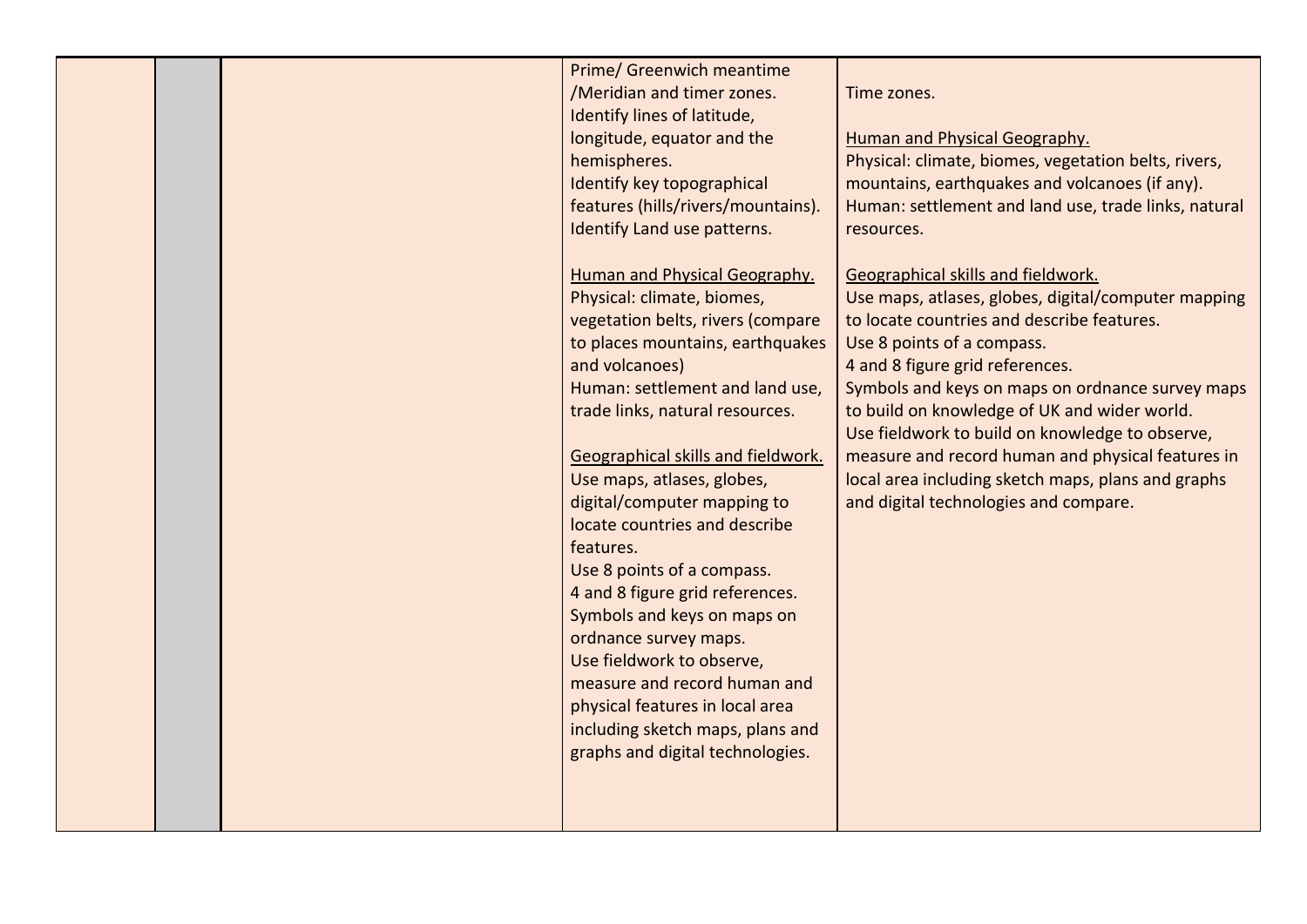| 5 | <b>Volcanoes and Earthquakes</b><br>Locational Knowledge:<br>Locate world countries on maps then<br>focus to locate where volcanoes are. Look<br>at environmental regions, key physical and<br>human characteristics. Identify key<br>topographical features<br>(hills/rivers/mountains). Identify Land use<br>patterns.<br>Human and Physical Geography.<br>Physical: climate, biomes, vegetation<br>belts, rivers, mountains, earthquakes and<br>volcanoes.<br>Human: settlement and land use, trade<br>links, natural resources.<br>Geographical skills and fieldwork.<br>Use maps, atlases, globes,<br>digital/computer mapping to locate<br>countries and describe features.<br>Use 8 points of a compass.<br>4 and 8 figure grid references.<br>Symbols and keys on maps on ordnance<br>survey maps. | Europe<br><b>Locational Knowledge:</b><br>Locate world countries on maps<br>then focus on Europe and<br>Barcelona. Look at environmental<br>regions, key physical and human<br>characteristics and compare.<br>Identify key topographical<br>features (hills/rivers/mountains).<br>Identify Land use patterns.<br>Time zone compared to UK.<br><b>Human and Physical Geography.</b><br>Physical: climate, biomes,<br>vegetation belts, rivers,<br>mountains, earthquakes and<br>volcanoes.<br>Human: settlement and land use,<br>trade links, natural resources.<br>Geographical skills and fieldwork.<br>Use maps, atlases, globes,<br>digital/computer mapping to<br>locate countries and describe<br>features.<br>Use 8 points of a compass.<br>4 and 8 figure grid references.<br>Symbols and keys on maps on<br>ordnance survey maps.<br>Use fieldwork to observe,<br>measure and record human and<br>physical features in local area<br>including sketch maps, plans and<br>graphs and digital technologies to<br>compare. |  |
|---|------------------------------------------------------------------------------------------------------------------------------------------------------------------------------------------------------------------------------------------------------------------------------------------------------------------------------------------------------------------------------------------------------------------------------------------------------------------------------------------------------------------------------------------------------------------------------------------------------------------------------------------------------------------------------------------------------------------------------------------------------------------------------------------------------------|----------------------------------------------------------------------------------------------------------------------------------------------------------------------------------------------------------------------------------------------------------------------------------------------------------------------------------------------------------------------------------------------------------------------------------------------------------------------------------------------------------------------------------------------------------------------------------------------------------------------------------------------------------------------------------------------------------------------------------------------------------------------------------------------------------------------------------------------------------------------------------------------------------------------------------------------------------------------------------------------------------------------------------|--|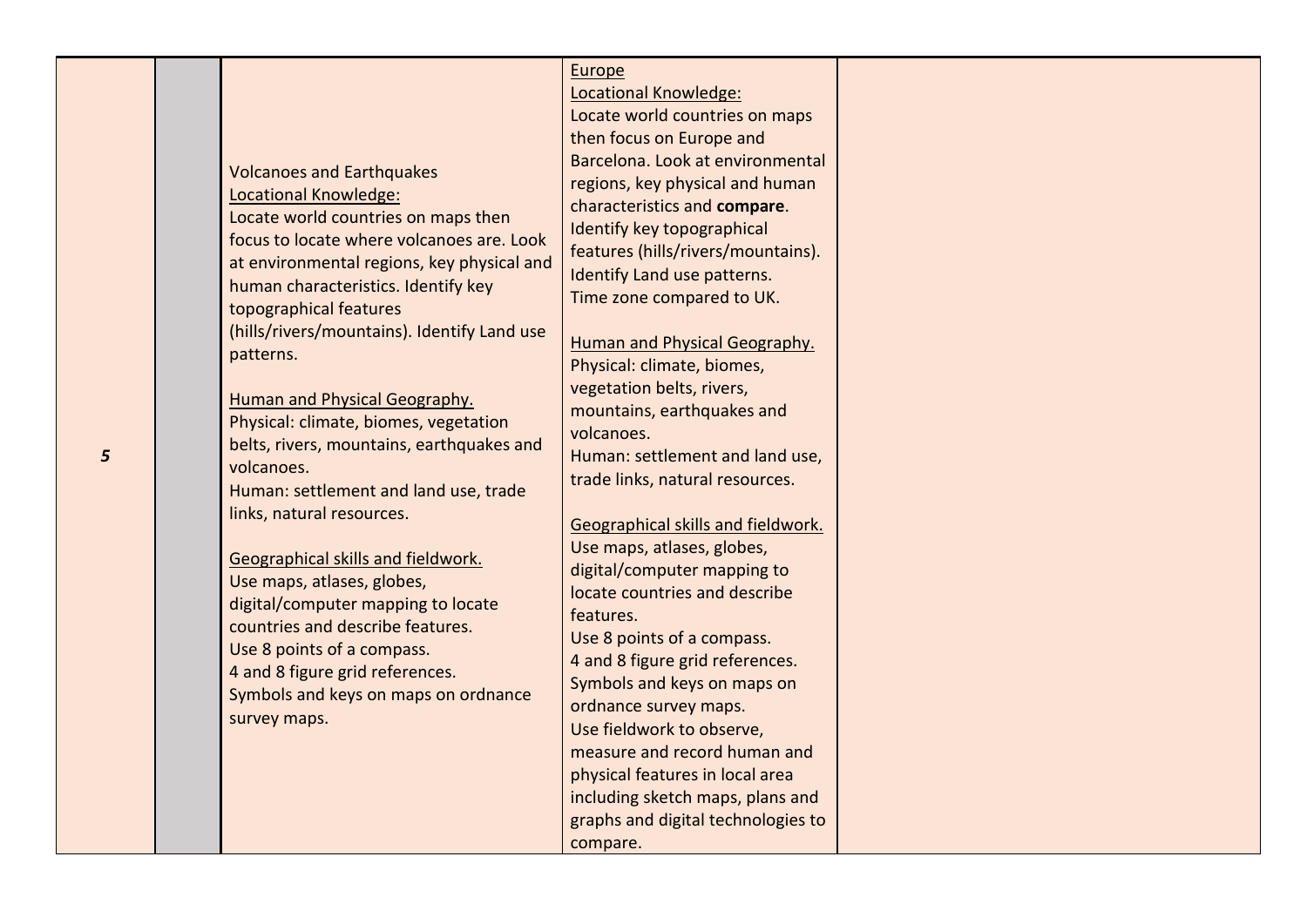|   |  | <b>Rivers</b><br>Locational Knowledge:<br>Locate world countries on maps then focus on rivers<br>around the world. Look at environmental regions,<br>key physical and human characteristics, countries<br>and major cities.<br>Identify key topographical features<br>(hills/rivers/mountains). Identify Land use patterns.<br><b>Human and Physical Geography.</b><br>Physical: climate, biomes, vegetation belts, rivers,<br>mountains.                   |
|---|--|-------------------------------------------------------------------------------------------------------------------------------------------------------------------------------------------------------------------------------------------------------------------------------------------------------------------------------------------------------------------------------------------------------------------------------------------------------------|
| 6 |  | Human: settlement and land use, trade links, natural<br>resources.                                                                                                                                                                                                                                                                                                                                                                                          |
|   |  | Geographical skills and fieldwork.<br>Use maps, atlases, globes, digital/computer mapping<br>to locate counties and describe features.<br>Use 8 points of a compass.<br>8 figure grid references.<br>Symbols and keys on maps on ordnance survey maps.<br>Use fieldwork to observe, measure and record<br>human and physical features in local area (nearest<br>river at Coombe Abbey) including sketch maps, plans<br>and graphs and digital technologies. |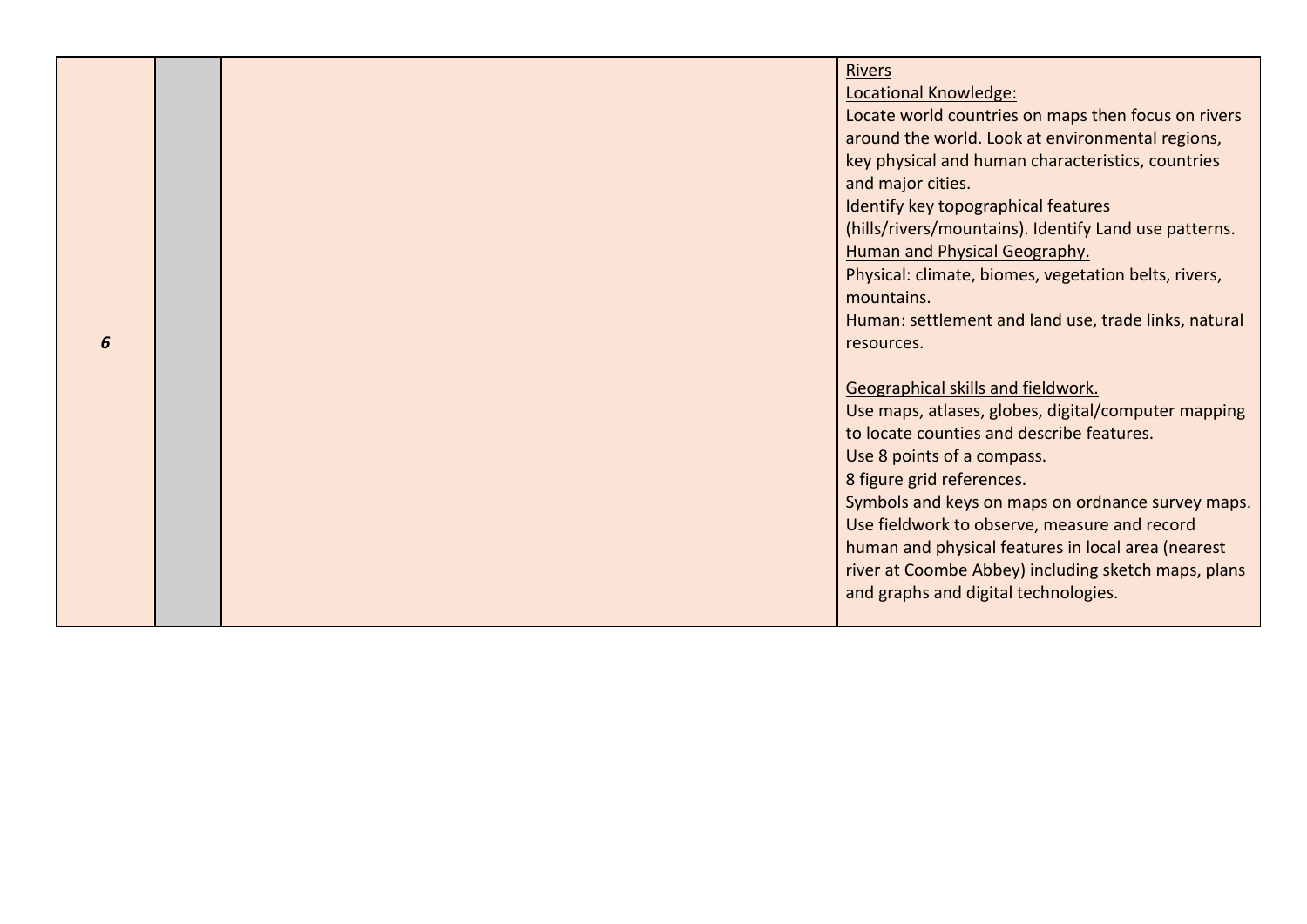### Geography implementation.

To ensure our pupils receive a high quality geography education, topics are taught in units which are sequenced to aid progression. Forming a foundation to geography in early years, this is then built upon throughout each year to ensure they have an in-depth and secure knowledge and understanding of geography by the time they reach the end of Key Stage 2, resulting in acquisition of cultural capital and becoming worldly, educated citizens of the world. Our progressive approach adheres to both the national curriculum as well as implementing the needs of our children. To begin our geography curriculum, children develop locational knowledge, place knowledge, human and physical geography and develop skills and fieldwork about their own locality with first-hand observations and experiences. This is the foundation which is built upon to then lead onto UK geography and then on to world geography.

Retrieval practice is planned into each sequence of lessons to embed key learning, enabling children to remember more. Key skills, such as map reading or identifying human and physical features are taught in lessons and then re-visited within the topic, as well as revisited in other topics taught in different year groups. Knowledge organisers are used to recall critical knowledge. We also embed the key vocabulary. New vocabulary is introduced which is revisited and built upon as they move up the school. Key vocabulary is also found on the knowledge organisers.

To aid curiosity, we start each topic with a 'wow' morning to hook the children in and develop mystery to what they will be learning. This excites pupils and promotes enthusiasm to learn. During the planning of each topic, a trip or a visitor will be incorporated to provide our pupils with real life experiences and also encourage outdoor lessons and activities. This also develops powerful knowledge to ensure our children have cultural capital and will create fun, exciting, memorable learning experiences which will develop the key knowledge as part of the learning sequence. For example, Year 6 study the topic of rivers and they study this first-hand by carrying out fieldwork when going to a river in Wales during a residential trip. Cross-curricular links are also incorporated into the planning. As one of our school drivers is reading, reading opportunities and vocabulary-rich lessons are

given to enable children to access reading within geography lessons. For example, children who study the water cycle will read information texts about how the cycle works; this also links to science. Alongside this, children will be given writing opportunities to develop their writing skills which might be writing an explanation text on how volcanoes erupt.

At Whitmore Park, we also encourage children to take some responsibility for their own learning. With guidance from the class teacher, pupils have the opportunity to extend their knowledge by completing optional home-learning which has cross-curricular links and ideas of places to visit to enhance their education. For example, they may visit places of local interest linking to their topic of the local are or undertake their own field work.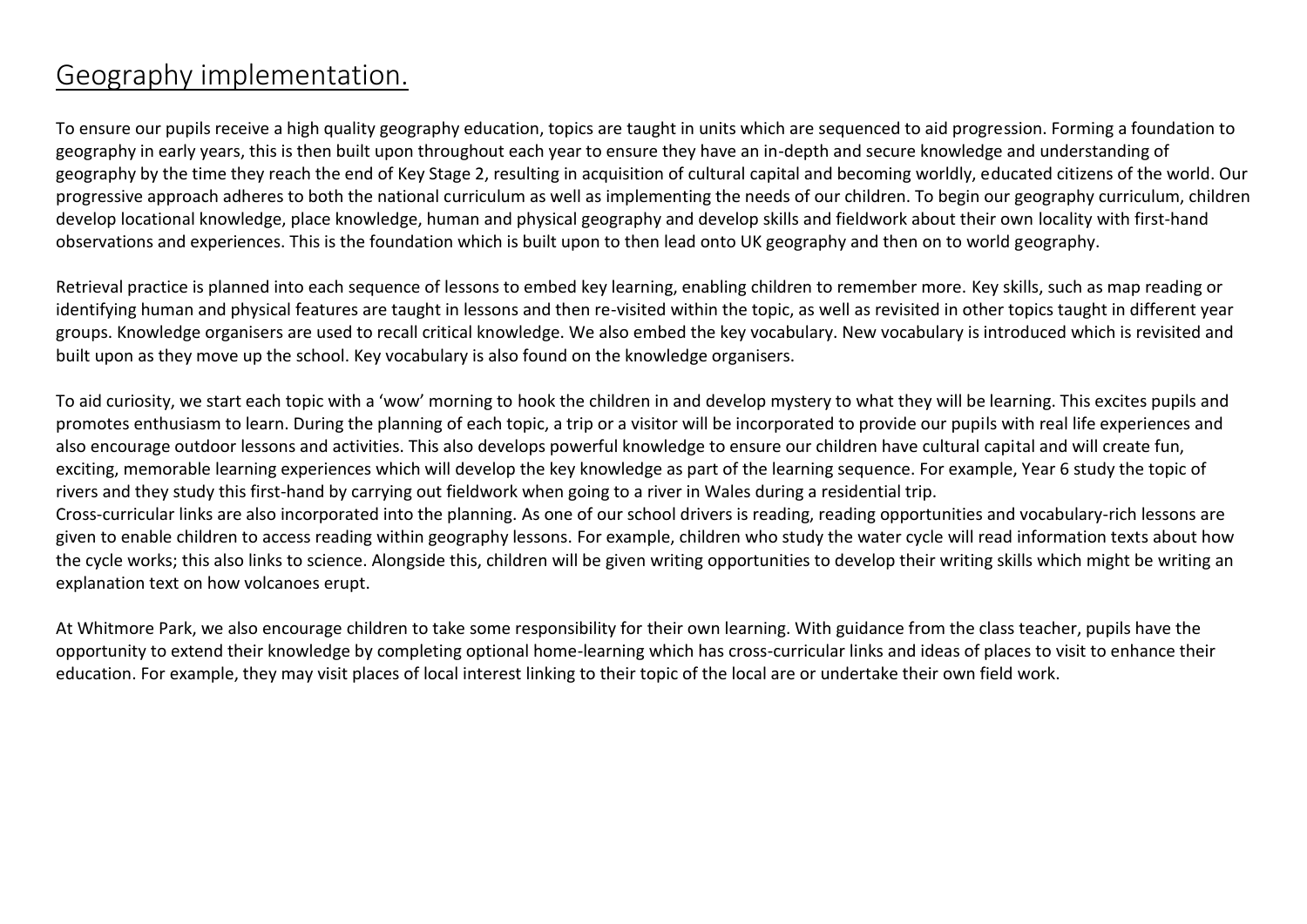#### Geography Impact .

Through our carefully structured geography curriculum and high quality-first teaching, we will see the impact of the subject in different ways. Children will be enthusiastic learners and keen to take their learning of geography further by completing homework and working independently. Staff will be confident in teaching this subject which will be monitored and evidenced in staff voices.

Our books will show high quality learning; progress being made across year groups and children taking pride in their work. To show progress, there will be evidence of the different topics taught with a wide range of content and coverage, for example: local geography, such as our school and Coventry; UK geography such as where landscapes differ from Coventry and world geography where there will learn about human and physical geography in South America. There will be evidence in books of geography skills being taught and developed such as use of maps and aerial photographs as well as evidence of fieldwork. Key vocabulary will be learnt by children and they will be able to recall key vocabulary and explain what they mean. They will be applied in books and be evident through questioning and pupil voice.

The impact of our cross-curricular links and our school drivers will raise attainment in reading and writing and will enable pupils to become more independent learners. Evidence of reading, writing and the use of vocabulary in lessons will be seen in teachers' planning, during lessons and in the children's books. It will also be evident in conversations and questioning of pupils.

The use of assessment will play a key role in the impact of our geography curriculum. Teachers will use on-going, formative assessment to inform lessons and the end of unit summative assessment. Evidence of key knowledge and skills will be evident in questioning within lessons and in children's books. The books will be marked each lesson to give purposeful feedback to the pupils. Midway through each topic, teachers will complete a mini assessment to inform the teacher of attainment. This will be done by the use of quizzes or mind maps,